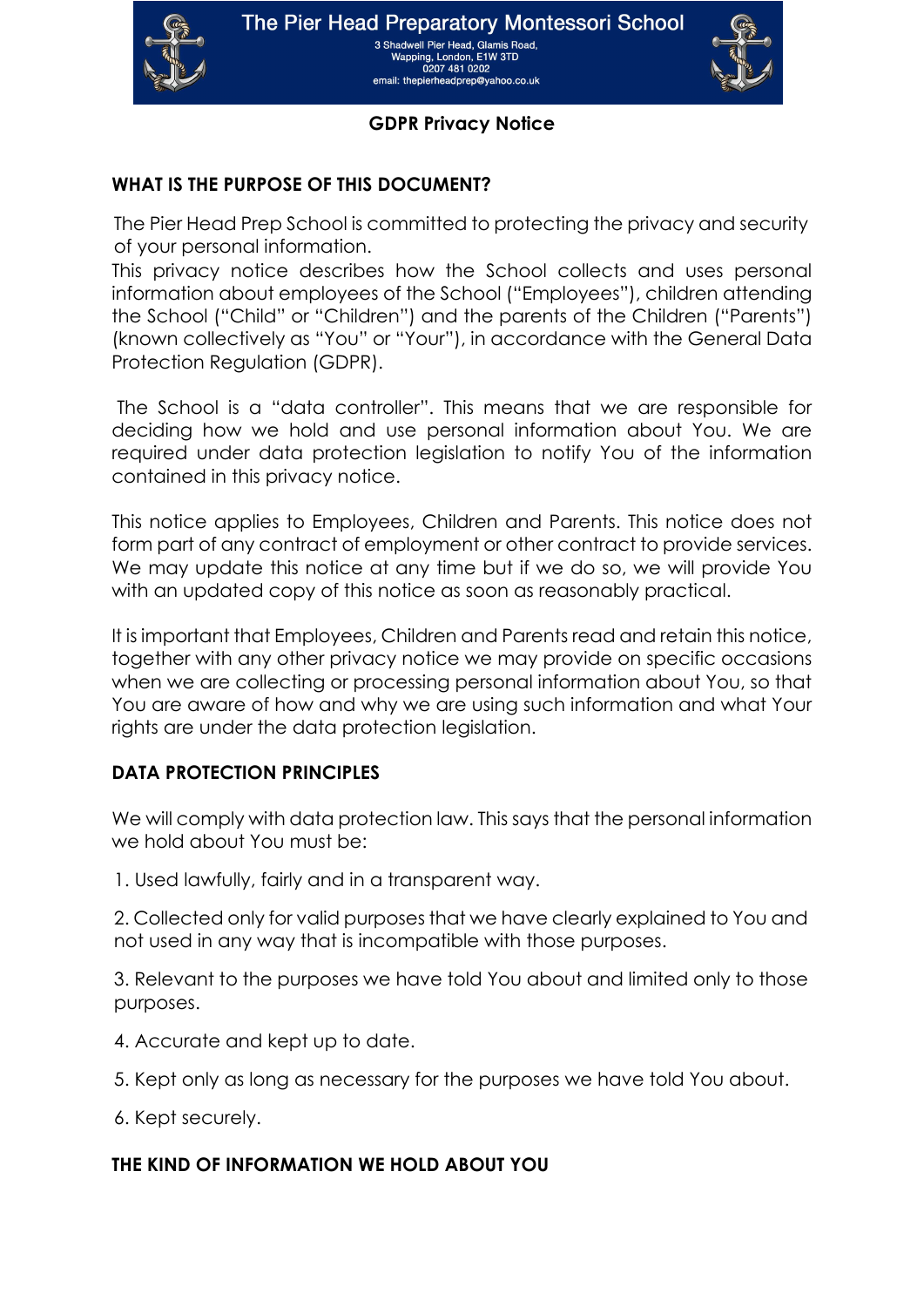Personal data, or personal information, means any information about an individual from which that person can be identified. It does not include data where the identity has been removed (anonymous data).

There are "special categories" of more sensitive personal data which require a higher level of protection, such as information about a person's health or sexual orientation.

## **Employees:**

We will collect, store, and use the following categories of personal information about Employees:

- Personal contact details such as name, title, addresses, telephone numbers, and personal email addresses.
- Date of birth.
- Gender.
- Marital status and dependants.
- Next of kin and emergency contact information.
- National Insurance number.
- Bank account details, payroll records and tax status information.
- Salary, annual leave, pension and benefits information.
- Start date and, if different, the date of an Employee's continuous employment.
- Location of employment or workplace.
- Copy of driving licence (where applicable).
- Recruitment information (including copies of right to work documentation, references and other information included in a CV or cover letter or as part of the application process).
- Employment records (including job titles, work history, working hours, holidays, training records and professional memberships).
- Personnel files and training records including performance information, disciplinary and grievance information, and working time records.
- Information about your use of our information and communications systems.
- Records of any reportable death, injury, disease or dangerous occurrence.

We may also collect, store and use the following "special categories" of more sensitive personal information:

- Information about an Employee's race or ethnicity.
- Information about an Employee's health, including any medical condition,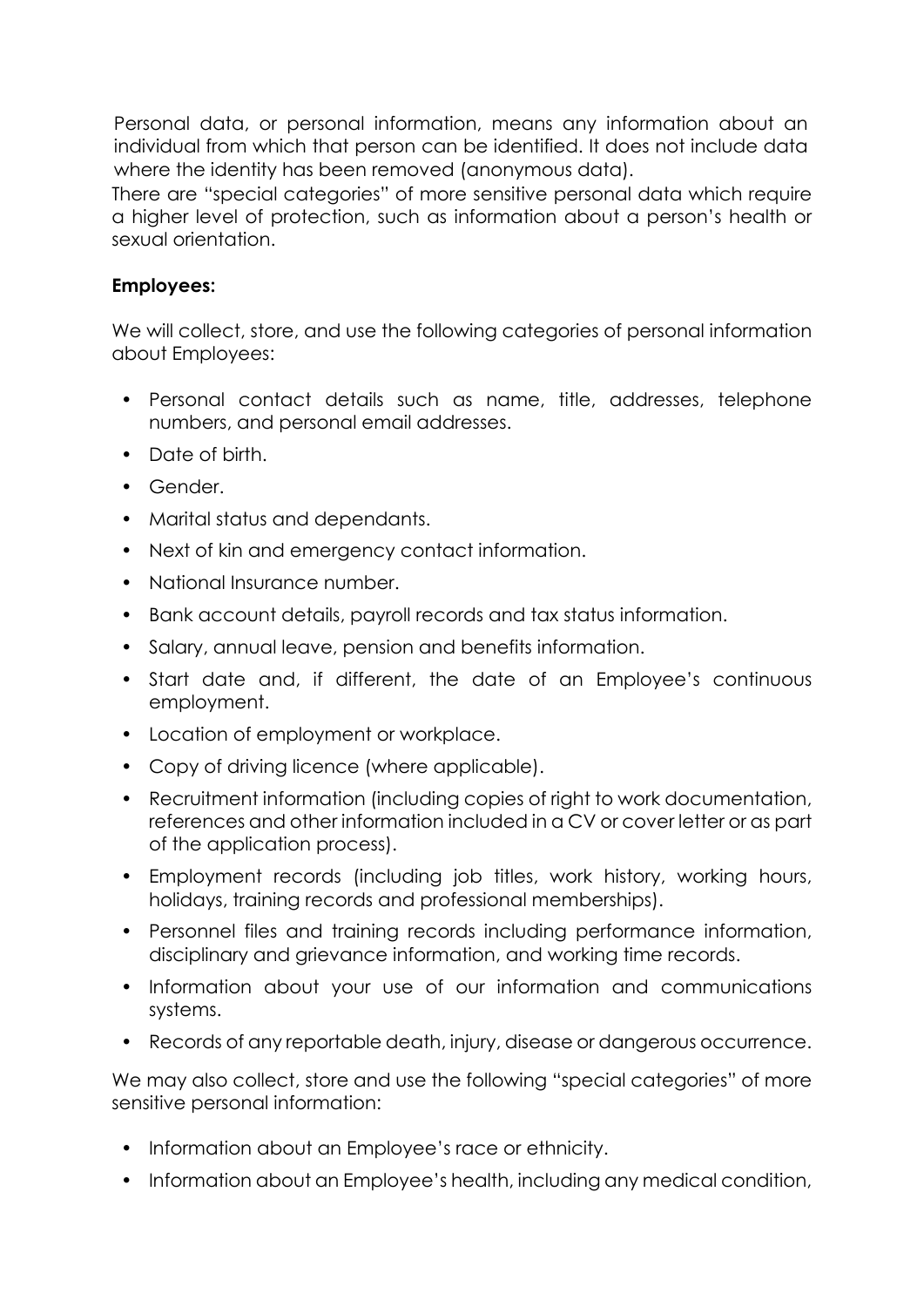accident, health and sickness records, including:

- where an Employee leaves employment and under any share plan operated by a group company the reason for leaving is determined to be ill-health, injury or disability, the records relating to that decision;
- details of any absences (other than holidays) from work including time on statutory parental leave and sick leave; and
- where an Employee leaves employment and the reason for leaving is related to their health, information about that condition needed for pensions and permanent health insurance purposes.

# **Children:**

We will collect, store, and use the following categories of personal information about Children:

- Name
- Date of birth
- Home address
- Dietary requirements
- Attendance information
- Photographs and video clips of the Child to signpost Children to where their belongings are stored at the School that they attend, and also for general display purposes
- Emergency contact should Parents be unavailable and the emergency contact's contact details
- Record book for each Child containing the work of the Child whilst at the School, observations about the Child's development whilst at the School from Employees of the School, specific examples of the Child's progress, photographs demonstrating the Child's development whilst at the School, and personal details of the Child (e.g. their date of birth) ("Progress Report")
- Records relating to individual Children e.g. care plans, common assessment frameworks, speech and language referral forms
- Accidents and pre-existing injuries forms
- Records of any reportable death, injury, disease or dangerous occurrence
- Observation, planning and assessment records of Children

We may also collect, store and use the following "special categories" of more sensitive personal information:

• Information about a Child's race or ethnicity, spoken language and nationality.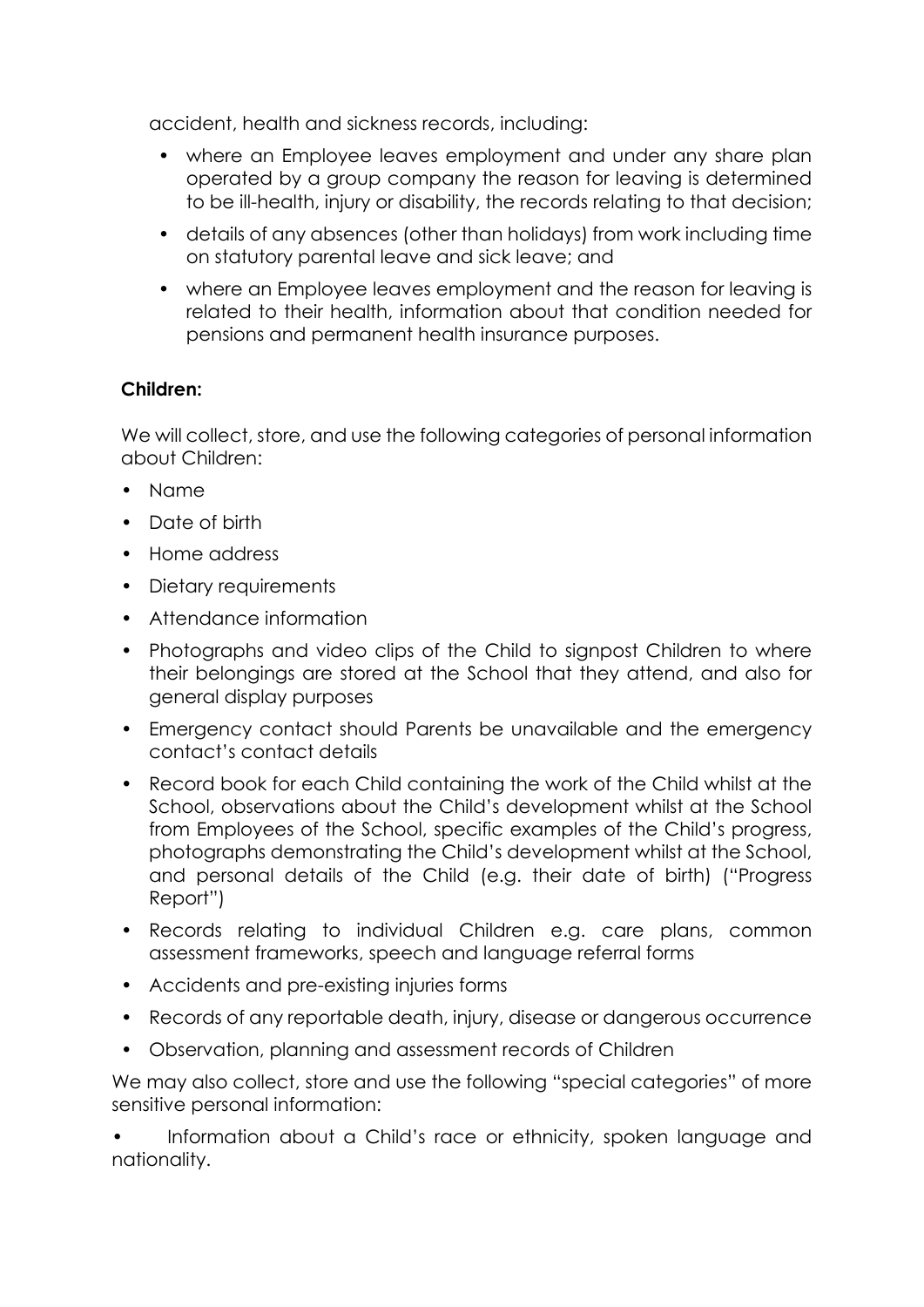- Information about a Child's health, including any medical condition, health and sickness records.
- Information about a Child's accident or incident reports including reports of pre-existing injuries.
- Information about a Child's incident forms / child protection referral forms / child protection case details / reports.

## **Parents:**

We will collect, store, and use the following categories of personal information about Parents:

- Name
- Home address
- Telephone numbers, and personal email addresses.
- National Insurance number
- Bank account details.

We may also collect, store and use the following "special categories" of more sensitive personal information:

- Information about a Parent's race or ethnicity, spoken language and nationality.
- Conversations with Parents where Employees of the School deem it relevant to the prevention of radicalisation or other aspects of the governments Prevent strategy.

## **HOW IS YOUR PERSONAL INFORMATION COLLECTED?**

## **Employees:**

We collect personal information about Employees through the application and recruitment process, either directly from candidates or sometimes from an employment agency or background check provider. We may sometimes collect additional information from third parties including former employers, credit reference agencies or other background check agencies.

We will collect additional personal information in the course of job-related activities throughout the period of when an Employee works for us.

## **Children and Parents:**

We collect personal information about Children and Parents from when the initial enquiry is made by the Parents, through the enrolment process and until the Children stop using the School's services.

## **HOW WE WILL USE INFORMATION ABOUT YOU**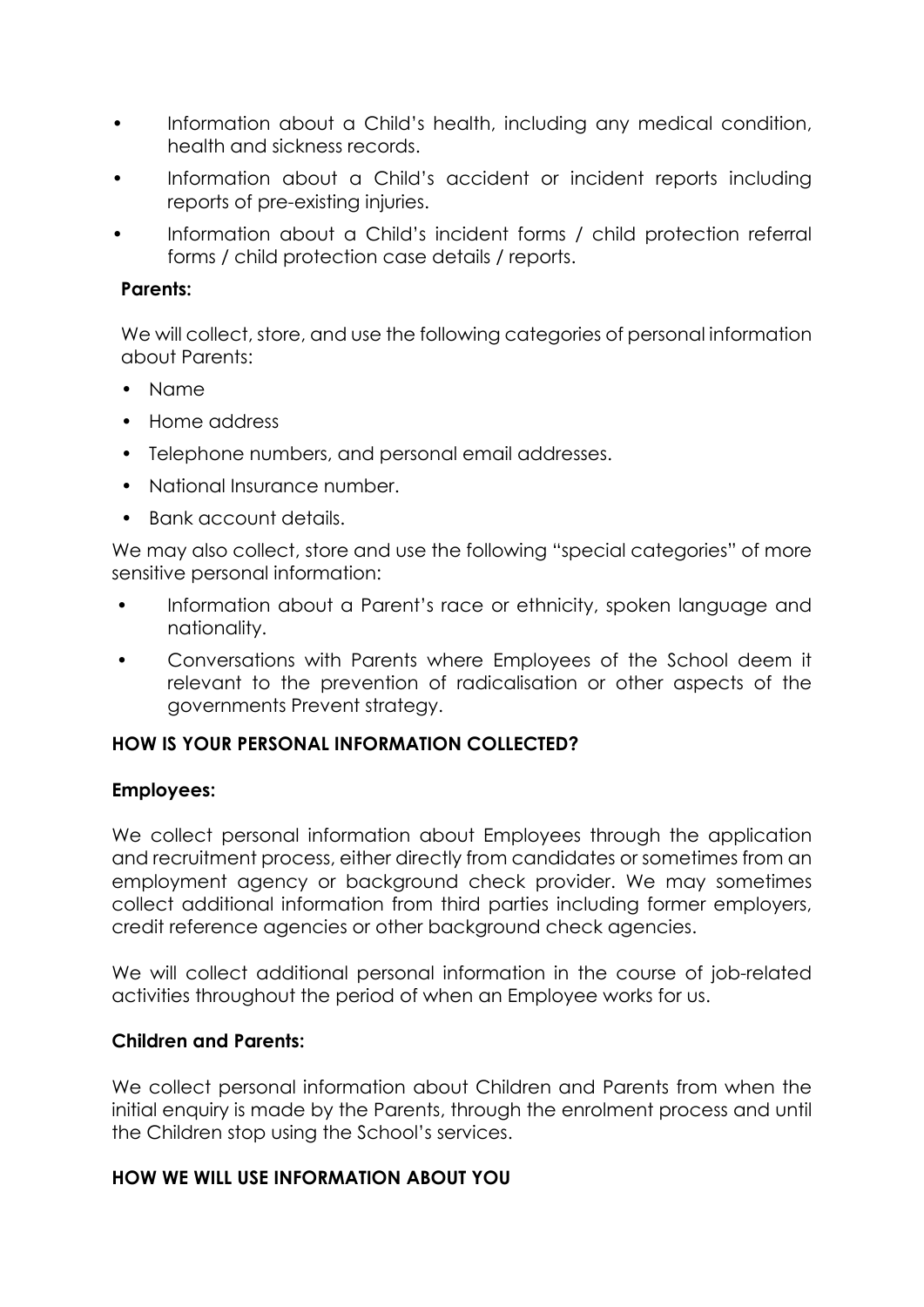We will only use Your personal information when the law allows us to. Most commonly, we will use Your personal information in the following circumstances:

1. Where we need to perform the contract we have entered into with You.

2. Where we need to comply with a legal obligation.

3. Where it is necessary for our legitimate interests (or those of a third party) and Your interests and fundamental rights do not override those interests.

We may also use Your personal information in the following situations, which are likely to be rare:

1. Where we need to protect Your interests (or someone else's interests).

## **Situations in which we will use Employee personal information**

We need all the categories of information in the list above (see Employee section within the [Paragraph](#page-0-0) entitled 'The Kind of Information We Hold About You') primarily to allow us to perform our contracts with Employees and to enable us to comply with legal obligations. The situations in which we will process Employee personal information are listed below.

- Making a decision about an Employee's recruitment or appointment.
- Checking an Employee is legally entitled to work in the UK. Paying an Employee and, if an Employee is an Employee or deemed Employee for tax purposes, deducting tax and National Insurance contributions (NICs).
- Providing any Employee benefits to Employees.
- Enrolling you in a pension arrangement in accordance with our statutory automatic enrolment duties.
- Liaising with the trustees or managers of a pension arrangement operated by a group company, your pension provider and any other provider of employee benefits.
- Administering the contract we have entered into with an Employee.
- Conducting performance and/or salary reviews, managing performance and determining performance requirements.
- Assessing qualifications for a particular job or task, including decisions about promotions.
- Gathering evidence for possible grievance or disciplinary hearings.
- Making decisions about an Employee's continued employment, engagement.
- Making arrangements for the termination of our working relationship.
- Education, training and development requirements.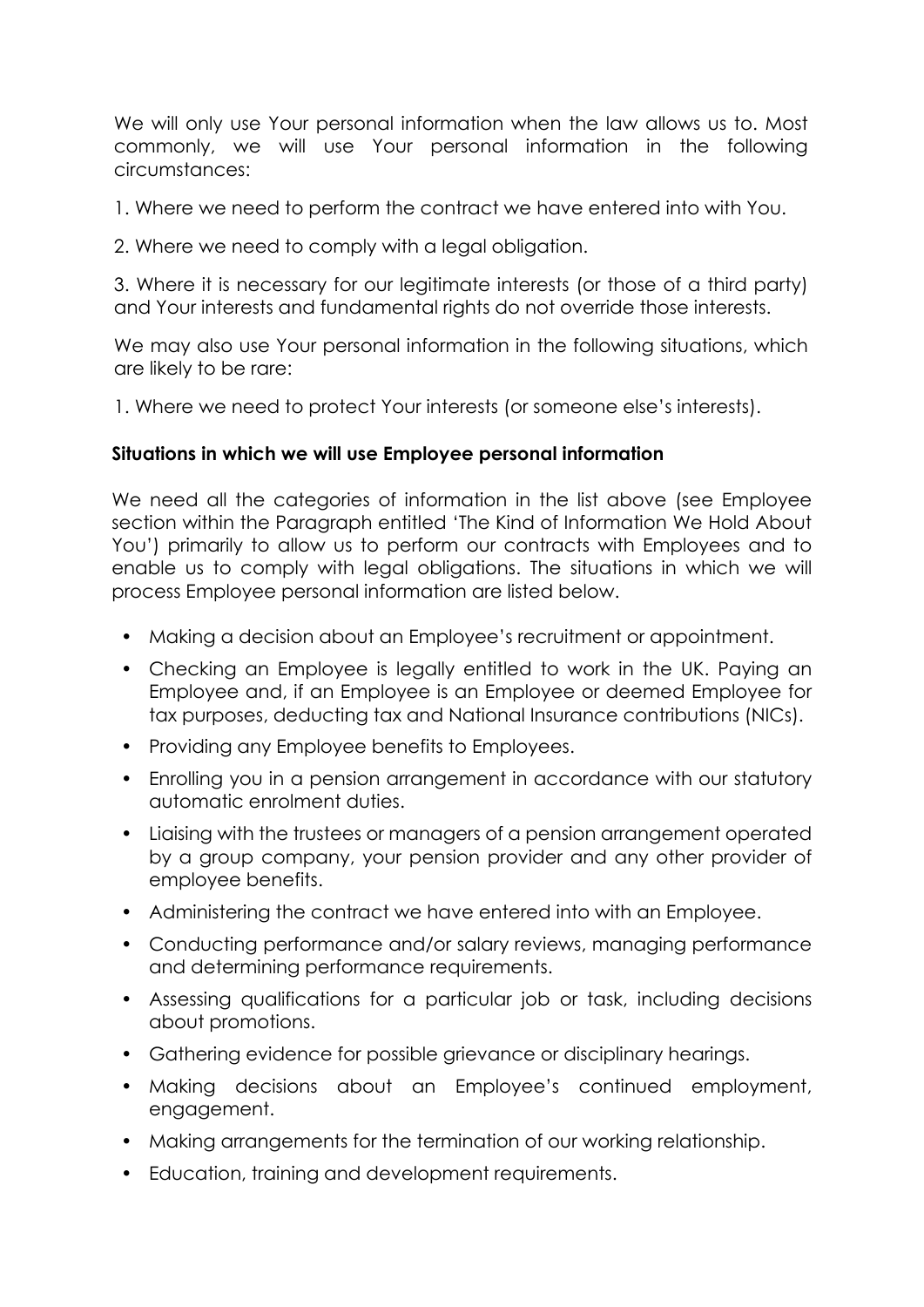- Dealing with legal disputes involving Employees, including accidents at work.
- Ascertaining an Employee's fitness to work.
- Managing sickness absence.
- Complying with health and safety obligations.
- To prevent fraud.
- To monitor your use of our information and communication systems to ensure compliance with our IT policies.
- To ensure network and information security, including preventing unauthorised access to our computer and electronic communications systems and preventing malicious software distribution.
- Equal opportunities monitoring.

Some of the above grounds for processing will overlap and there may be several grounds which justify our use of an Employee's personal information.

## **Situations in which the School will use personal information of Children**

We need all the categories of information in the list above (see Children section within the Paragraph entitled 'The Kind of Information We Hold About You') primarily to allow us to perform our obligations (including our legal obligations to Children. The situations in which we will process personal information of Children are listed below.

- Upon consent from the Parents, Personal Data of Children will be shared with schools for progression into the next stage of their education.
- Personal information of Children will be shared with local authorities without the consent of Parents where there is a situation where child protection is necessary.
- The personal information of Children will be shared with local authorities without the consent of Parents for funding purposes.
- Ofsted will be allowed access to the School's systems to review child protection records.
	- To ensure we meet the needs of the Children
	- To enable the appropriate funding to be received
	- Report on a Child's progress whilst with the School
	- To check safeguarding records
	- To check complaint records
	- To check attendance patterns are recorded

• When a Child's Progress Report is given to its Parent in order for that Parent to pass the same Progress Report to a school for application or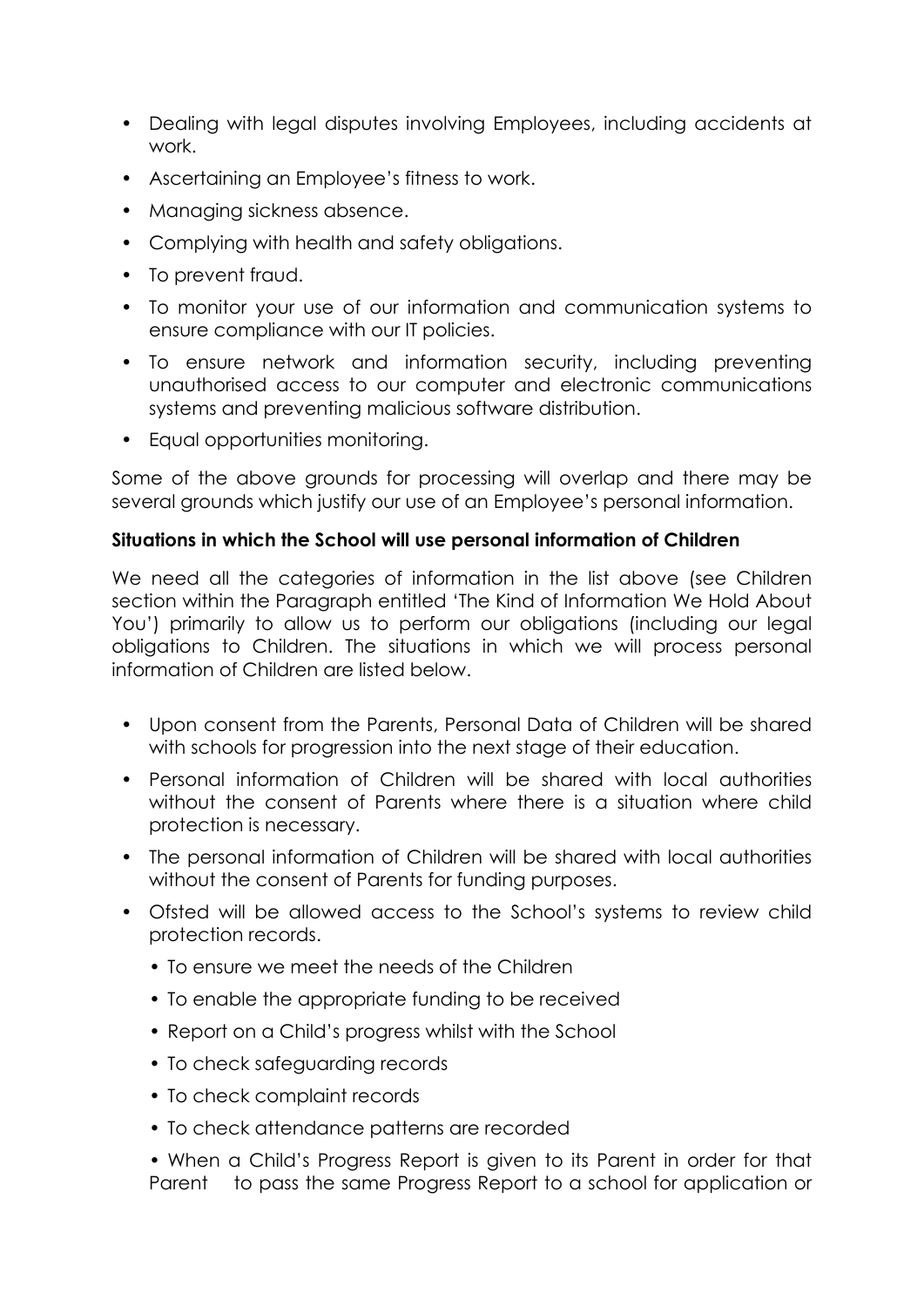### enrolment purposes

### **Situations in which the School will use personal information of Parents**

We need all the categories of information in the list above (see Parents section within the Paragraph entitled 'The Kind of Information we Hold About You') primarily to allow us to perform our contracts with Parents and to enable us to comply with legal obligations. The situations in which we will process personal information of Parents are listed below.

- The personal information of Parents will be shared with local authorities without the consent of Parents for funding purposes.
- To report on a Child's attendance
- To be able to contact a Parent or a Child's emergency contact about their Child
- To ensure school fees are paid

## **If Employees and Parents fail to provide personal information**

If Employees and Parents fail to provide certain information when requested, we may not be able to perform the respective contracts we have entered into with Employees and Parents, or we may be prevented from complying with our respective legal obligations to Employees, Children and Parents.

## **Change of purpose**

We will only use Your personal information for the purposes for which we collected it, unless we reasonably consider that we need to use it for another reason and that reason is compatible with the original purpose. If we need to use Your personal information for an unrelated purpose, we will notify the Employee, Child or Parent, as is appropriate in the circumstances, and we will explain the legal basis which allows us to do so.

Please note that we may process an Employee's, a Child's or a Parent's personal information without their respective knowledge or consent, as relevant to the circumstances, in compliance with the above rules, where this is required or permitted by law.

## **HOW WE USE PARTICULARLY SENSITIVE PERSONAL INFORMATION**

"Special categories" of particularly sensitive personal information require higher levels of protection. We need to have further justification for collecting, storing and using this type of personal information. We have in place an appropriate policy document and safeguards which we are required by law to maintain when processing such data. We may process special categories of personal information in the following circumstances:

1. In limited circumstances, with Employee or Parent explicit written consent.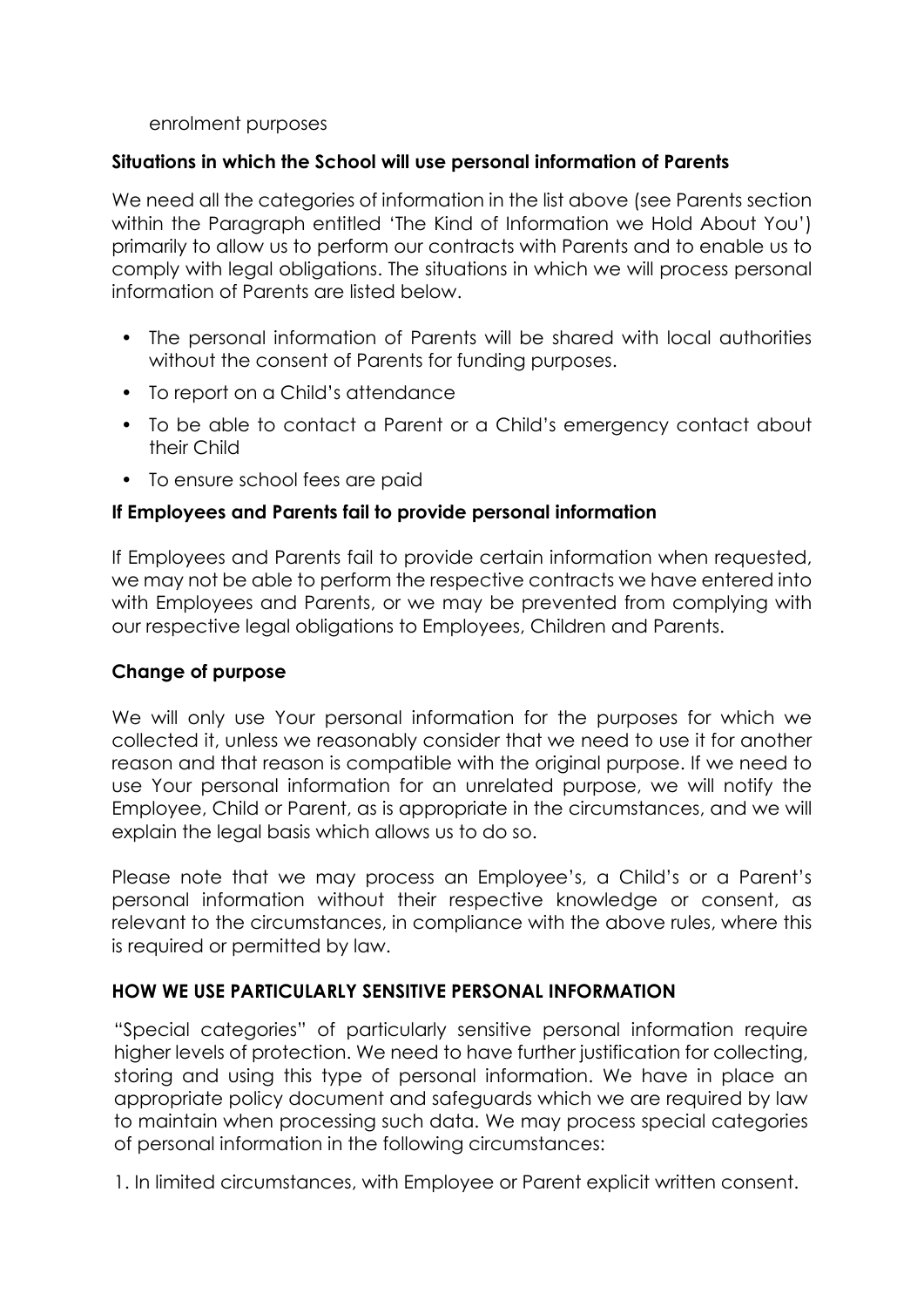2. Where we need to carry out our legal obligations or exercise rights in connection with Employee employment.

3. Where it is needed in the public interest, such as for equal opportunities monitoring or in relation to our occupational pension scheme.

Less commonly, we may process this type of information where it is needed in relation to legal claims or where it is needed to protect an Employee, a Child or a Parents' interests (or someone else's interests) and the Employee, Child or Parent as is appropriate is not capable of giving consent, or where the Employee or Parent has already made the information public.

## **The School's obligations as an employer**

We will use particularly sensitive personal information of Employees in the following ways:

- We will use information relating to leaves of absence, which may include sickness absence or family related leaves, to comply with employment and other laws.
- We will use information about the physical or mental health of an Employee, or their disability status, to ensure Employee health and safety in the workplace and to assess the fitness of Employees to work, to provide appropriate workplace adjustments, to monitor and manage sickness absence and to administer benefits including statutory maternity pay, statutory sick pay, pensions and permanent health insurance.
- We will use information about an Employee's race or national or ethnic origin, religious, philosophical or moral beliefs, or an Employee's sexual life or sexual orientation, to ensure meaningful equal opportunity monitoring and reporting.

## **Do we need Employee consent?**

We do not need the consent of Employees if we use special categories of personal information in accordance with our written policy to carry out our legal obligations or exercise specific rights in the field of employment law. In limited circumstances, we may approach Employees for their written consent to allow us to process certain particularly sensitive data. If we do so, we will provide Employees with full details of the information that we would like and the reason we need it, so that Employees can carefully consider whether they wish to consent. Employees should be aware that it is not a condition of their contract with the school that they agree to any request for consent from us.

# **INFORMATION ABOUT CRIMINAL CONVICTIONS**

We may only use information relating to criminal convictions where the law allows us to do so. This will usually be where such processing is necessary to carry out our obligations and provided we do so in line with our data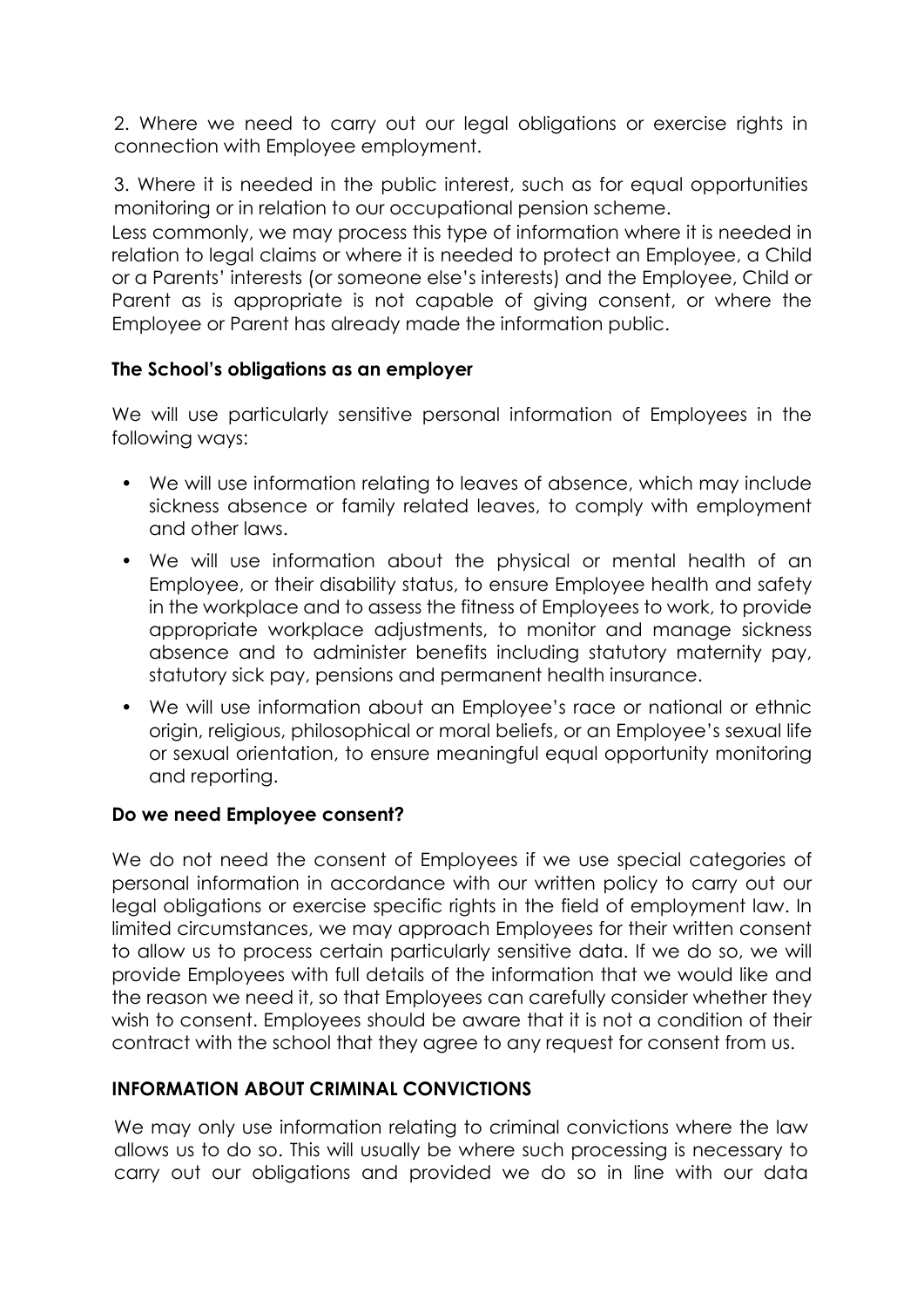protection policy.

Less commonly, we may use information relating to criminal convictions where it is necessary in relation to legal claims, where it is necessary to protect the interests of You (or someone else's interests) and You are not capable of giving your consent, or where an Employee or a Parent, as is relevant to the circumstances, has already made the information public.

We envisage that we will hold information about criminal convictions.

We will only collect information about criminal convictions if it is appropriate given the nature of the role and where we are legally able to do so, which includes but is not limited to Disclosure and Barring Service ("DBS") checks. Where appropriate, we will collect information about criminal convictions as part of the recruitment process or we may be notified of such information directly by you in the course of you working for us. We will use information about criminal convictions and offences in the following ways:

• To conduct a DBS check on each Employee, to record the date of the DBS check, the number of the DBS check and the name of the body conducting the DBS check.

We are allowed to use your personal information in this way to carry out our obligations. We have in place an appropriate policy and safeguards which we are required by law to maintain when processing such data.

## **AUTOMATED DECISION-MAKING**

Automated decision-making takes place when an electronic system uses personal information to make a decision without human intervention. We are allowed to use automated decision-making in the following circumstances:

1. Where we have notified Employees or Parents of the decision and given the Employee of the Parent as is appropriate 21 days to request a reconsideration.

2. Where it is necessary to perform the contract with an Employee or a Parent and appropriate measures are in place to safeguard the Employee's, the Child's or the Parent's rights as is appropriate.

3. In limited circumstances, with explicit written consent from the Employee or the Parent, as is appropriate, and where appropriate measures are in place to safeguard Employee or Parent rights.

If we make an automated decision on the basis of any particularly sensitive personal information, we must have either explicit written consent from an Employee or a Parent as is appropriate, or it must be justified in the public interest, and we must also put in place appropriate measures to safeguard an Employee or a Parents rights as is relevant in the circumstances.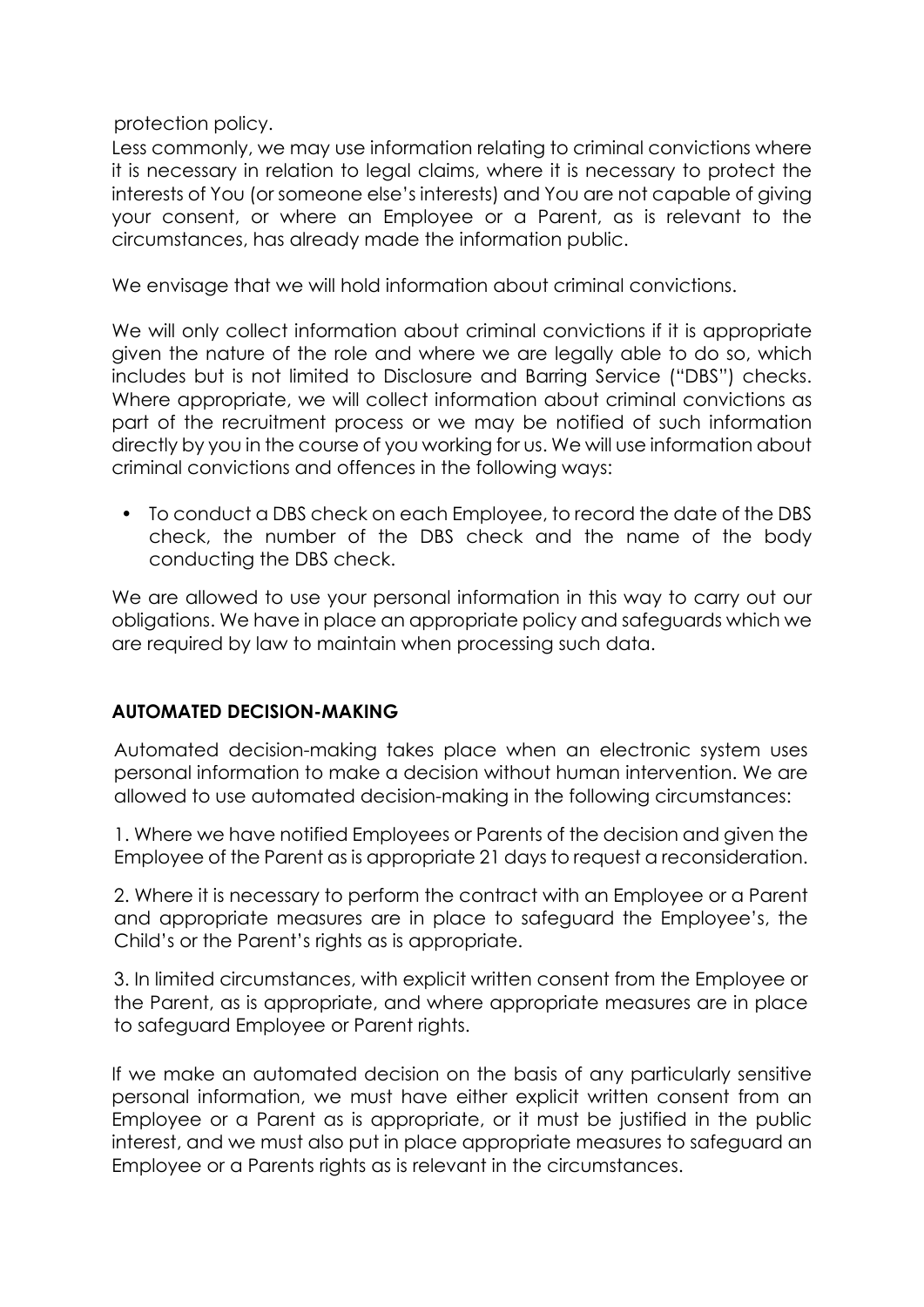You will not be subject to decisions that will have a significant impact on You based solely on automated decision-making, unless we have a lawful basis for doing so and we have notified the Employee or the Parent as is appropriate in the circumstances.

# **DATA SHARING**

We may have to share Employee, Child or Parent data with third parties, including third-party service providers and other entities in the group.

We require third parties to respect the security of Your data and to treat it in accordance with the law.

## **Why might the School share Employee, Child or Parent personal information with third parties?**

We will share Your personal information with third parties where required by law, where it is necessary to administer the working relationship with You or where we have another leaitimate interest in doing so.

## **Which third-party service providers process my personal information?**

"Third parties" includes third-party service providers (including contractors and designated agents), local authorities, regulatory bodies, schools and other entities within our group. The following third-party service providers process personal information about you for the following purposes:

- Local Authorities for funding and monitoring reasons (e.g. equal opportunities and uptake of funded hours)
- Regulatory bodies for ensuring compliance and the safety and welfare of the children
- Schools to provide a successful transition by ensuring information about the child's progress and current level of development and interests are shared

We will share personal data regarding your participation in any pension arrangement operated by a group company with the trustees or scheme managers of the arrangement in connection with the administration of the arrangements.

### **How secure is my information with third-party service providers and other entities in our group?**

All our third-party service providers and other entities in the group are required to take appropriate security measures to protect Your personal information in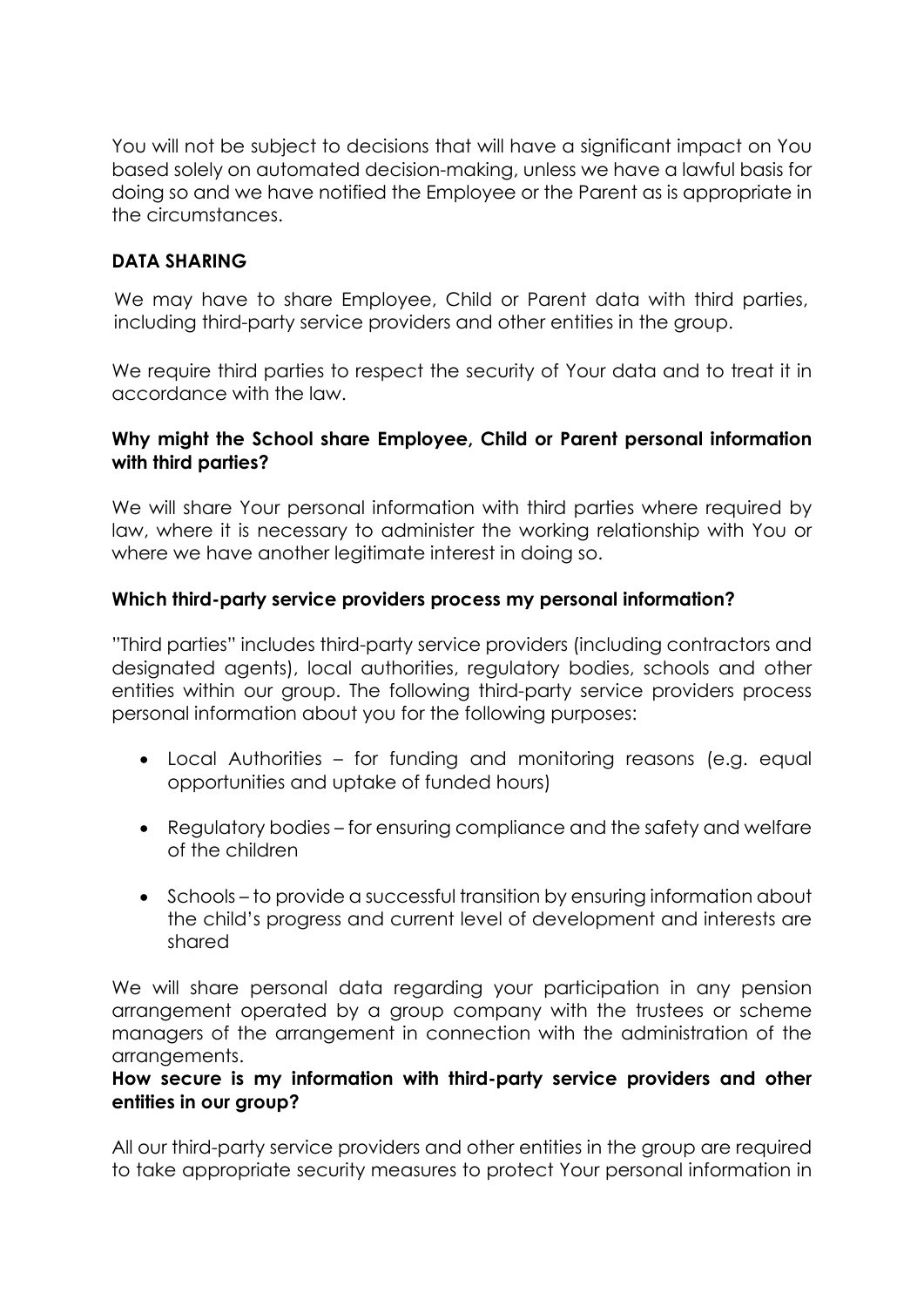line with our policies. We do not allow our third-party service providers to use Your personal data for their own purposes. We only permit them to process Your personal data for specified purposes and in accordance with our instructions.

## **When might you share my personal information with other entities in the group?**

We will share Your personal information with other entities in our group as part of our [DESCRIBE OTHER KNOWN ACTIVITIES].

## **What about other third parties?**

We may share Your personal information with other third parties, for example in the context of the possible sale or restructuring of the business. In this situation we will, so far as possible, share anonymised data with the other parties before the transaction completes. Once the transaction is completed, we will share Your personal data with the other parties if and to the extent required under the terms of the transaction.

We may also need to share Your personal information with a regulator or to otherwise comply with the law.

## **DATA RETENTION**

## **How long will you use my information for?**

We will only retain Your personal information for as long as necessary to fulfil the purposes we collected it for, including for the purposes of satisfying any legal, accounting, or reporting requirements. Details of retention periods for different aspects of your personal information are available in our retention policy which is available from the manager. To determine the appropriate retention period for personal data, we consider the amount, nature, and sensitivity of the personal data, the potential risk of harm from unauthorised use or disclosure of Your personal data, the purposes for which we process Your personal data and whether we can achieve those purposes through other means, and the applicable legal requirements.

In some circumstances we may anonymise Your personal information so that it can no longer be associated with You, in which case we may use such information without further notice to You. Once you are no longer an Employee, or a Child benefiting from the School's services or a Parent, as is appropriate, we will retain and securely destroy your personal information in accordance with [our data retention policy **OR** applicable laws and regulations].

## **RIGHTS OF ACCESS, CORRECTION, ERASURE, AND RESTRICTION**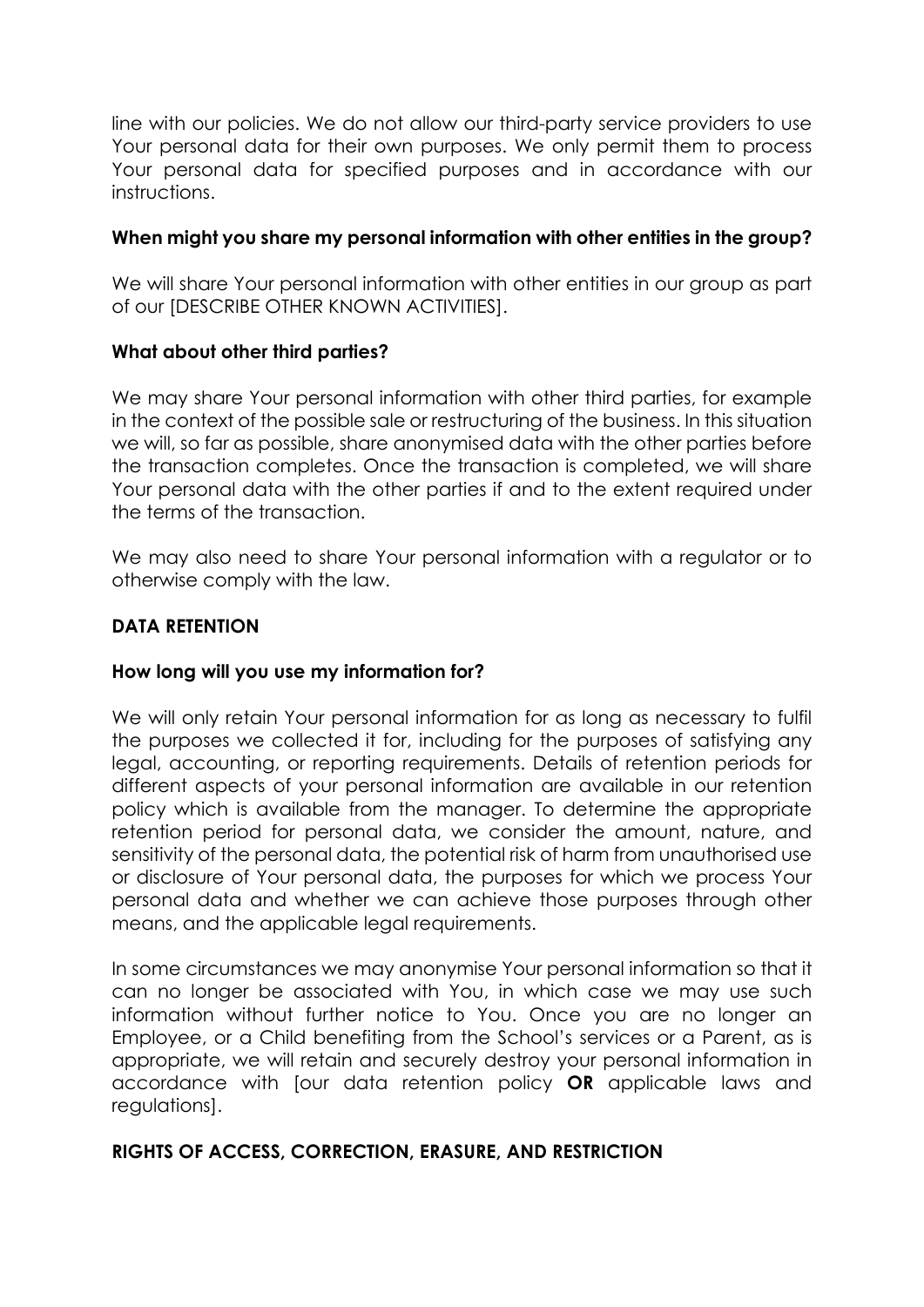### **Your duty to inform us of changes**

It is important that the personal information we hold about You is accurate and current. Please keep us informed if Your personal information changes during your working relationship with us.

## **Your rights in connection with personal information**

Under certain circumstances, by law You have the right to:

- **Request access** to Your personal information (commonly known as a "data subject access request"). This enables You to receive a copy of the personal information we hold about You and to check that we are lawfully processing it.
- **Request correction** of the personal information that we hold about You. This enables You to have any incomplete or inaccurate information we hold about You corrected.
- **Request erasure** of your personal information. This enables Employees or Parents to ask us to delete or remove personal information where there is no good reason for us continuing to process it. You also have the right to ask us to delete or remove Your personal information where You have exercised Your right to object to processing (see below).
- **Object to processing** of Your personal information where we are relying on a legitimate interest (or those of a third party) and there is something about Your particular situation which makes You want to object to processing on this ground. You also have the right to object where we are processing Your personal information for direct marketing purposes.
- **Request the restriction of processing** of Your personal information. This enables Employees or Parents, as is appropriate, to ask us to suspend the processing of personal information about You for example if You want us to establish its accuracy or the reason for processing it.
- **Request the transfer** of Your personal information to another party.

If You want to review, verify, correct or request erasure of Your personal information, object to the processing of Your personal data, or request that we transfer a copy of Your personal information to another party, please contact the manager in writing.

## **No fee usually required**

You will not have to pay a fee to access Your personal information (or to exercise any of the other rights).

## **What we may need from You**

We may need to request specific information from You to help us confirm your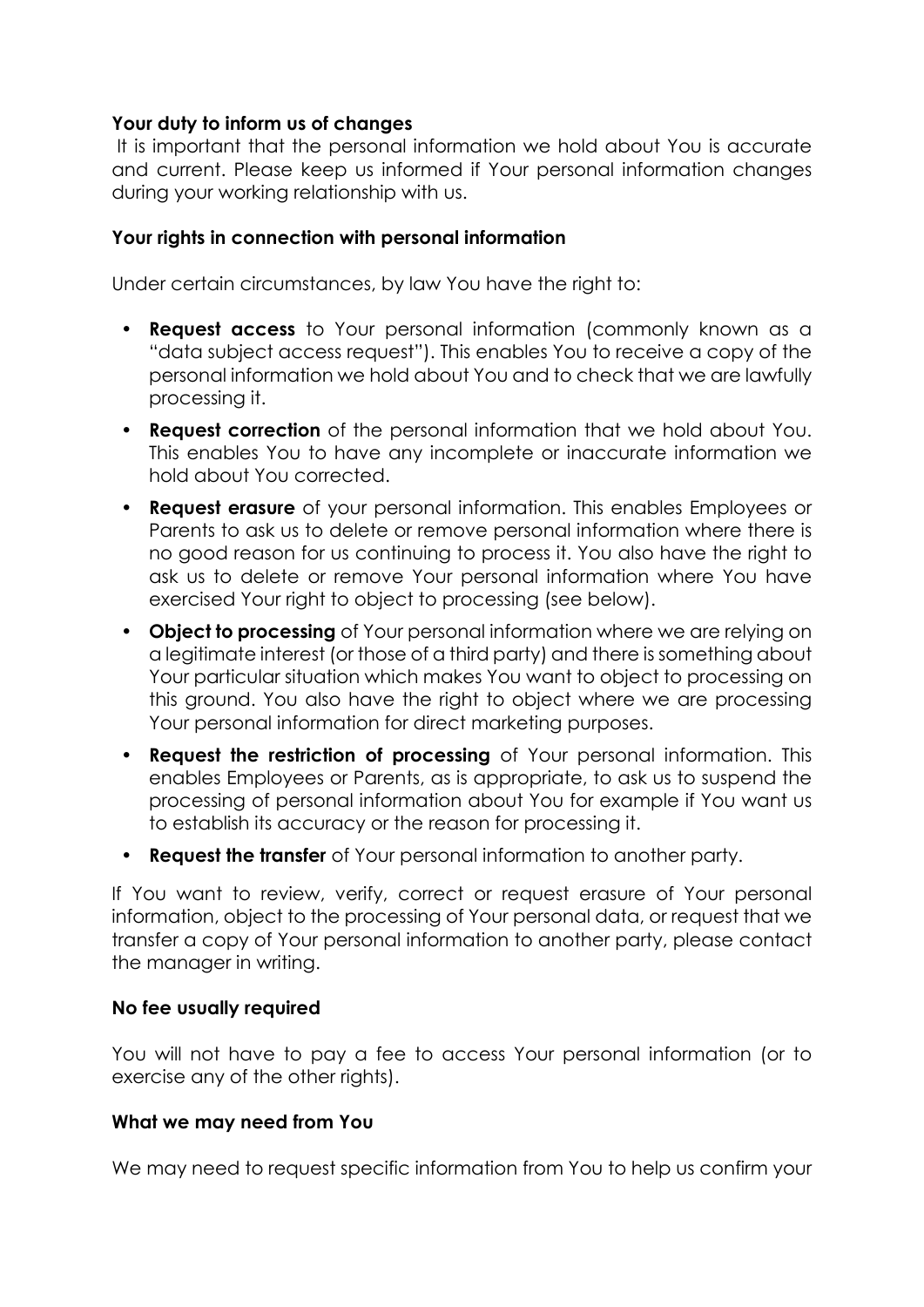identity and ensure Your right to access the information (or to exercise any of Your other rights). This is another appropriate security measure to ensure that personal information is not disclosed to any person who has no right to receive it.

# **RIGHT TO WITHDRAW CONSENT**

In the limited circumstances where You may have provided Your consent to the collection, processing and transfer of Your personal information for a specific purpose, You have the right to withdraw Your consent for that specific processing at any time. To withdraw Your consent, please contact [the manager]. Once we have received notification that You have withdrawn Your consent, we will no longer process Your information for the purpose or purposes You originally agreed to, unless we have another legitimate basis for doing so in law.

## **CHANGES TO THIS PRIVACY NOTICE**

We reserve the right to update this privacy notice at any time, and we will provide You with a new privacy notice when we make any substantial updates. We may also notify You in other ways from time to time about the processing of your personal information.

### **If you have any questions about this privacy notice, please contact [POSITION AND CONTACT DETAILS].**

I, the same of the state of the state of the state of the state of the state of the state of the state of the state of the state of the state of the state of the state of the state of the state of the state of the state of (date), I received a copy of the School's privacy notice for Employees, Children and Parents and that I have read and understood it.

Signature Name

……………………………………………… ………………………………………………

CCTV Monitoring Log

Anyone looking at CCTV needs to have a second person with them and must